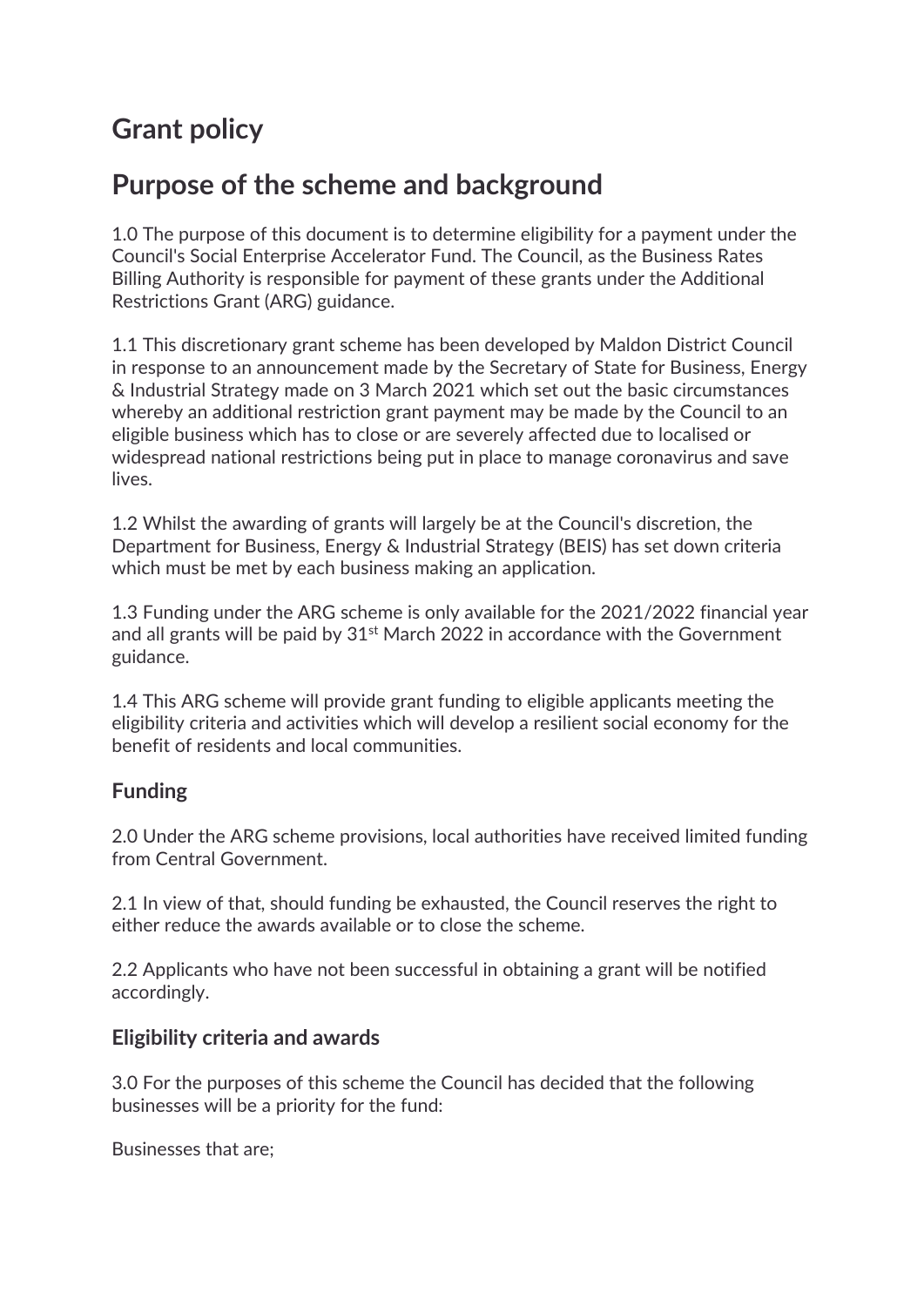- a. Social enterprise An organisation that earns 50% or more of its income through trading, is registered/incorporated, has its social values written into its constitution, its surpluses and assets are used to support the social purpose and there is an asset lock. Social enterprises include co-operatives, community businesses and trading businesses owned by charities.
- b. Professional voluntary organisation A registered charity but earns some income or wants to develop sustainable trading activities. Has paid staff and the majority of its income is from grants and service level agreements.
- c. Community organisation Might have a constitution as an unincorporated association or be a charity, mostly dependent on volunteers and derives its income from small grants, donations and fees
- d. Social entrepreneur Might be constituted as a Community Interest Company or Company Limited by Guarantee, but might also be a sole trader, could be trading but also seeking grant money. Will have a social purpose.
- e. Traditional business with corporate social responsibility Many privately owned businesses do good things in their communities. To be eligible for this fund, if you are not one of the business types described above, the business must have a written CSR policy and be able to show how the money will be spent only on the social activities proposed.
- f. Town and Parish Councils.

3.1 In all cases the business must:

- Be based or primarily operate within the Local Authority area of Maldon District Council
- Be currently trading
- Be seeking grant funding to support the development of a resilient social economy to deliver activities that either directly benefit local people and communities and/or contribute towards the District's Climate Action Strategy.

## **Award Levels**

4.0 Applications will be assessed individually against the above criteria, successful businesses who are deemed eligible by the council for Social Enterprise Accelerator Fund will receive a grant of the requested amount subject to all eligibility criteria being met and appropriate evidence being provided.

4.1 Applicants for grants of over £5,001 will be required to demonstrate that they have met standard commissioning requirements (such as getting three quotes for commissioned work). These will require a more detailed application and further supporting evidence.

4.2 Applicants for grants of over £10,000 must attend a meeting (likely to be by phone or online) with our programme managers. No bid of over £10,000 will be considered if you have not had an interview with our Partners, Social Enterprise East of England.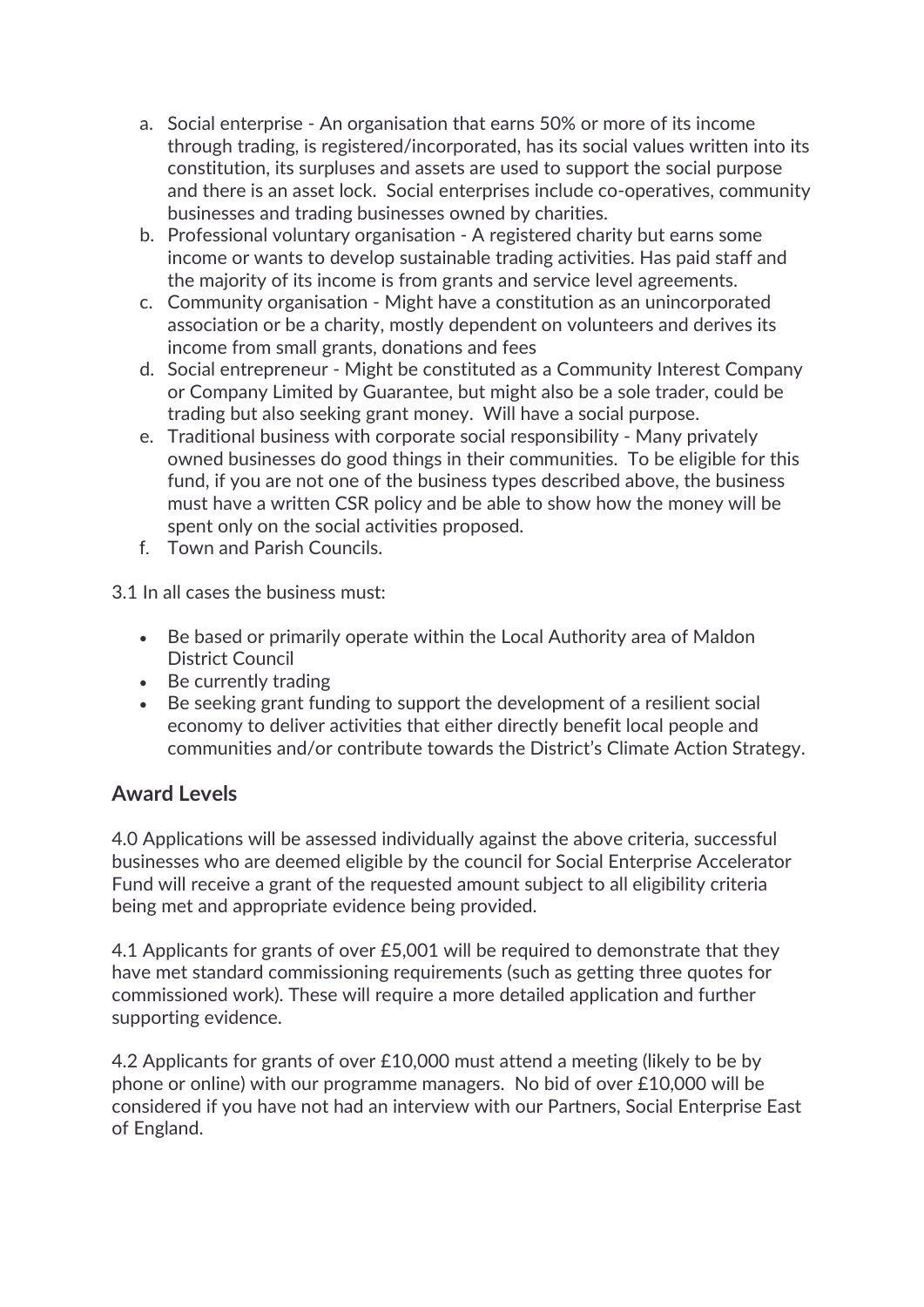#### **Exceptional cases**

4.3 In exceptional circumstances we will consider bids of over £50,000 but this must be subject to an early discussion about your intentions with our Partners, Social Enterprise East of England.

## **Excluded businesses**

5.0 Only one Social Enterprise Accelerator Fund grant will be awarded to any eligible business. This will also apply if more than one organisation Company has the same director (s) or where more than one business has the same proprietor (either sole trader or partnerships).

5.1 The following businesses will not be eligible for an award:

- Businesses that have already received grant payments that equal the maximum permitted levels of subsidy will not be eligible to receive funding; and
- For the avoidance of doubt, businesses that are in administration, insolvent or where striking-off notice has been made, are not eligible for funding under this scheme.

#### **Who can receive the grant?**

6.0 All businesses that are trading and meet other eligibility criteria may apply to receive funding under this scheme. There is no starting date from which businesses must have been trading in order to qualify for grant funding.

6.1 Where the Council has reason to believe that the information it holds about the business at the effective date is inaccurate, it may withhold or recover the grant and take reasonable steps to identify the correct ratepayer.

6.2 Where, it is subsequently determined that the records held are incorrect, the Council reserves the right to recover any grant incorrectly paid.

6.3 Where any business misrepresents information or contrives to take advantage of the scheme, the Council will look to recover any grant paid and take appropriate legal action. Likewise, if any ratepayer is found to have falsified records in order to obtain a grant.

## **How will grants be provided to Businesses?**

7.0 The Council is fully aware of the importance of these grants to assist businesses and support the local community and economy. The Social Enterprise Accelerator Fund will aims to support and enhance growth, resilience and transformation after the Covid pandemic.

7.1 Details of how to obtain grants are available on our Partners website, Social Enterprise East of England Ltd [www.seee.co.uk/maldon.](http://www.seee.co.uk/maldon)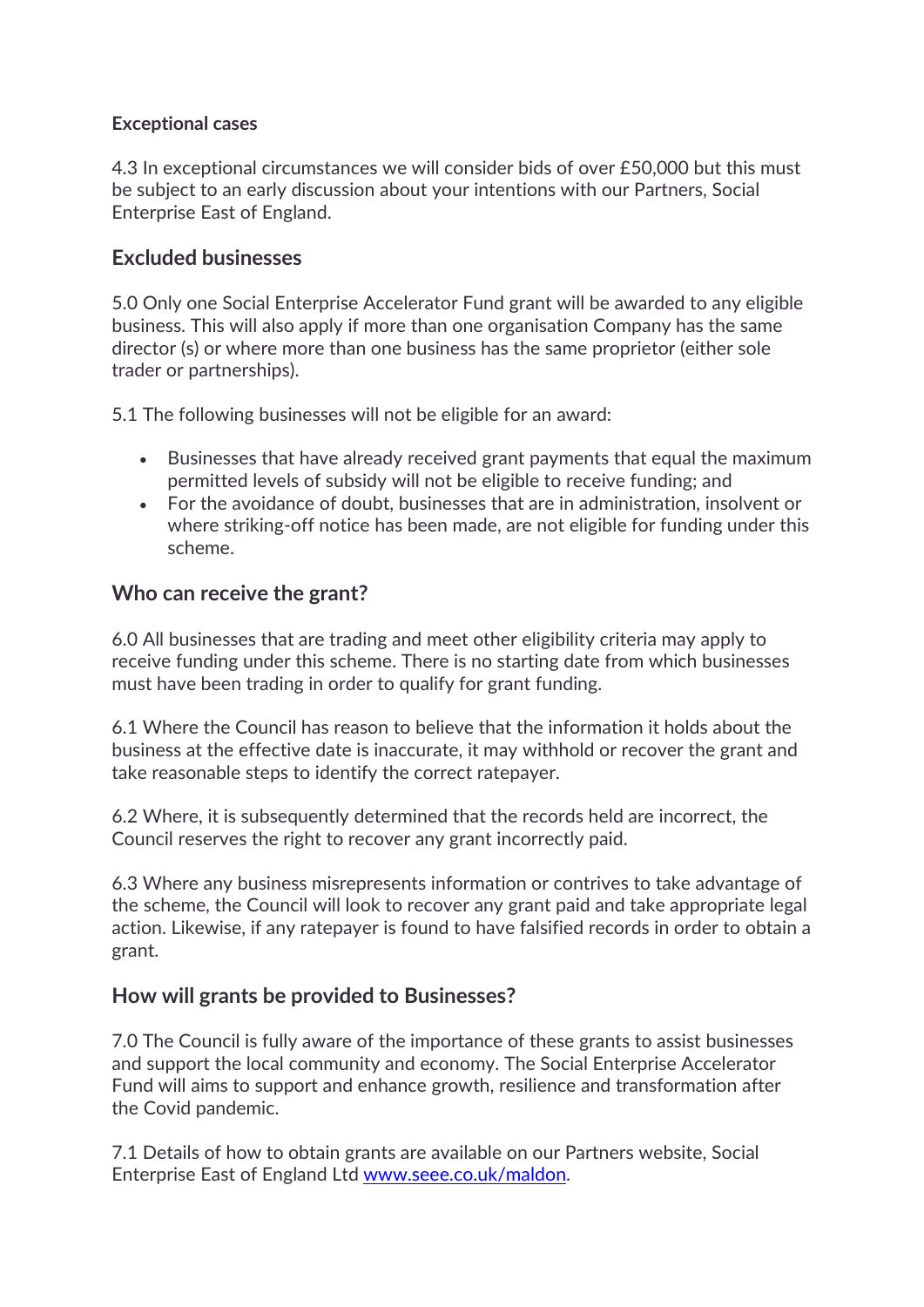7.2 The closing deadline for applications is 15<sup>th</sup> March 2022.

7.3 In exceptional circumstances we will consider bids of over £50,000 but this must be subject to an early discussion about your intentions with our Partners, Social Enterprise East of England. The closing deadline for applications is 15th March 2022.

7.4 The Council and our Partner reserve the right to request supplementary information from organisations, and they should look to provide this, where requested, as soon as possible.

7.5 An application for a Social Enterprise Accelerator Fund grant is deemed successful when a fully completed application form with required evidence is received by our Partner via the online procedure, or where necessary, hard copy.

7.6 All monies paid under this scheme will be funded by Government and paid to the Council under S31 of the Local Government Act 2003.

7.7 Data supplied within the application may be shared with BEIS. The BEIS privacy notice, setting out BEIS will handle personal data across all [COVID-19 business](https://www.gov.uk/government/publications/covid-19-grant-schemes-privacy-notice/covid-19-grant-schemes-privacy-notice)  grant [schemes](https://www.gov.uk/government/publications/covid-19-grant-schemes-privacy-notice/covid-19-grant-schemes-privacy-notice)

## **COVID-19 business grant subsidy allowance requirements**

8.0 Grants under this Scheme will be given one of the Subsidy Allowances. In calculating allowance limits; applications are required to include any other De Minimis state aid or aid received under the EU Commission Temporary Framework for State Aid published 19<sup>th</sup> March 2020. The applicant will be required to declare to the Council if they have received any other State Aid or Subsidy Allowances.

8.1 The applicant may receive a grant under this Scheme using one of the following Subsidy Allowances:

A) Small Amounts of Financial Assistance Allowance: applicants may receive financial assistance up to £335,000 in any three-year period, calculated over the current year and two previous ones;

B) Covid-19 Business Grant Allowance: applicants may receive financial assistance of up to £1,600,000. This allowance includes grants previously received under the Covid-19 business grant schemes and any State Aid previously received under the EU Commission's Temporary Framework;

C) Covid-19 Business Grant Special Allowance: if the applicant has reached its limit under the Small Amounts of Financial Assistance Allowance and the Covid-19 Business Grant Allowance, it may be able to access a further allowance of funding. The applicant must meet a number of conditions before any subsidy can be received. Further advice on the gov.uk website.

## **Scheme of delegation**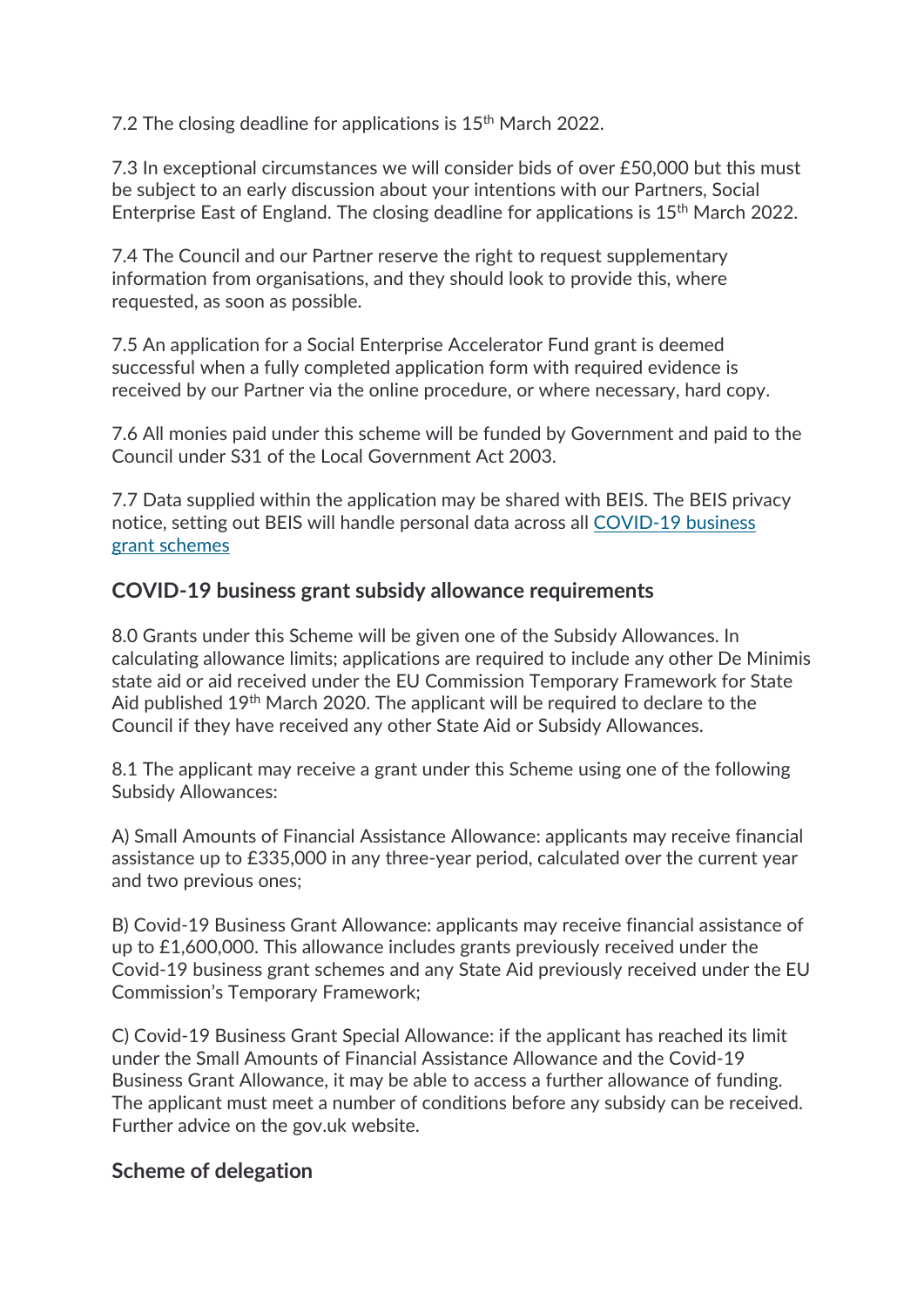9.0 The Council has approved this scheme. Officers of the Council will administer the scheme and the Section 151 Officer is authorised to make technical scheme amendments to ensure it meets the criteria set by the Council and in line with Government guidance.

## **Notification of Decisions**

10.0 Applications will be considered on behalf of the Council by an Internal Awards Panel.

10.1 All decisions made by the Council shall be notified to the applicant either in writing or by email. A decision shall be made as soon as practicable after an application is received.

#### **Reviews of decisions**

11.0 The Council will operate an internal review process and will accept an applicant's request for a review of its decision.

11.1 All such requests must be made in writing to the Council within 5 working days of the Council's decision and should state the reasons why the applicant is aggrieved with the decision of the Council. New information may be submitted at this stage to support the applicant's appeal.

11.2 The application will be reconsidered by a senior officer, as soon as practicable and the applicant informed in writing or by email of the decision.

## **Complaints**

12.0 The Council's 'Complaints Procedure' (available on the Councils website) will be applied in the event of any complaint received about this scheme.

#### **Taxation and the provision of information to Her Majesty's Revenues and Customs (HMRC)**

13.0 The Council has been informed by Government that all payments under the scheme are taxable.

13.1 The Council does not accept any responsibility in relation to an applicant's tax liabilities and all applicants should make their own enquiries to establish any tax position.

13.2 All applicants should note that the Council is required to inform Her Majesty's Revenue and Customs (HMRC) of all payments made to businesses